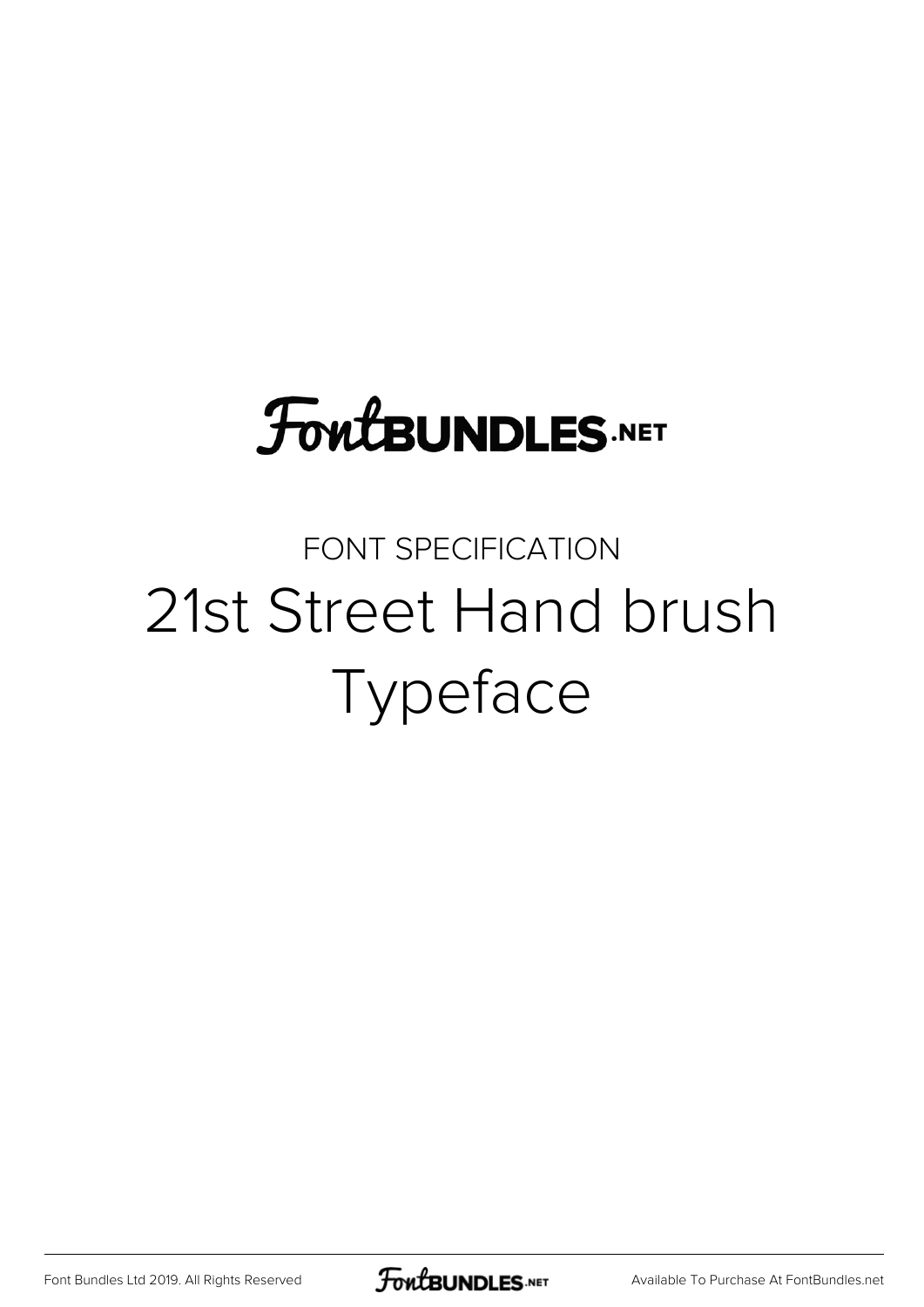#### 21st Street - Regular

**Uppercase Characters** 

### ABCDEFGHIJKLMNOPQ RSTUVWXYZ

Lowercase Characters

abcdefghijklmnopqrstuvwx y z

**Numbers** 

#### 0123456789

**Punctuation and Symbols** 

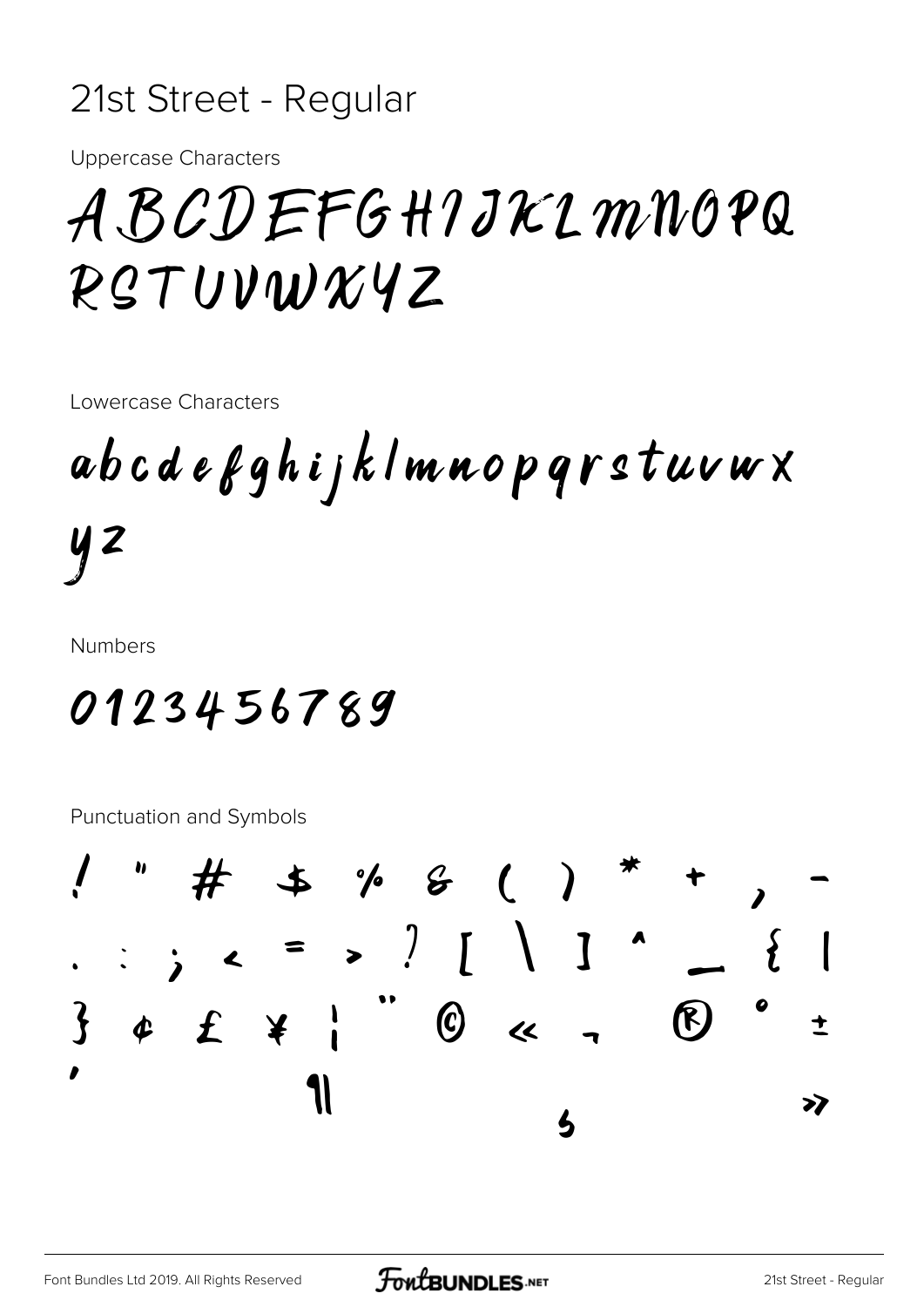All Other Glyphs

# À Á Â Ã Ä Å Æ Ç È É Ê Ë Ì Í Î Ï Ð Ñ Ò Ó Ô Õ Ö × Ø Ù Ú  $\hat{U}$   $\ddot{U}$   $\dot{\gamma}$   $\beta$   $\beta$   $\dot{a}$   $\dot{a}$   $\dot{a}$   $\dot{a}$   $\ddot{a}$ ä å æ ç è é ê ë ì í î ï ð ñ ò ó ô õ